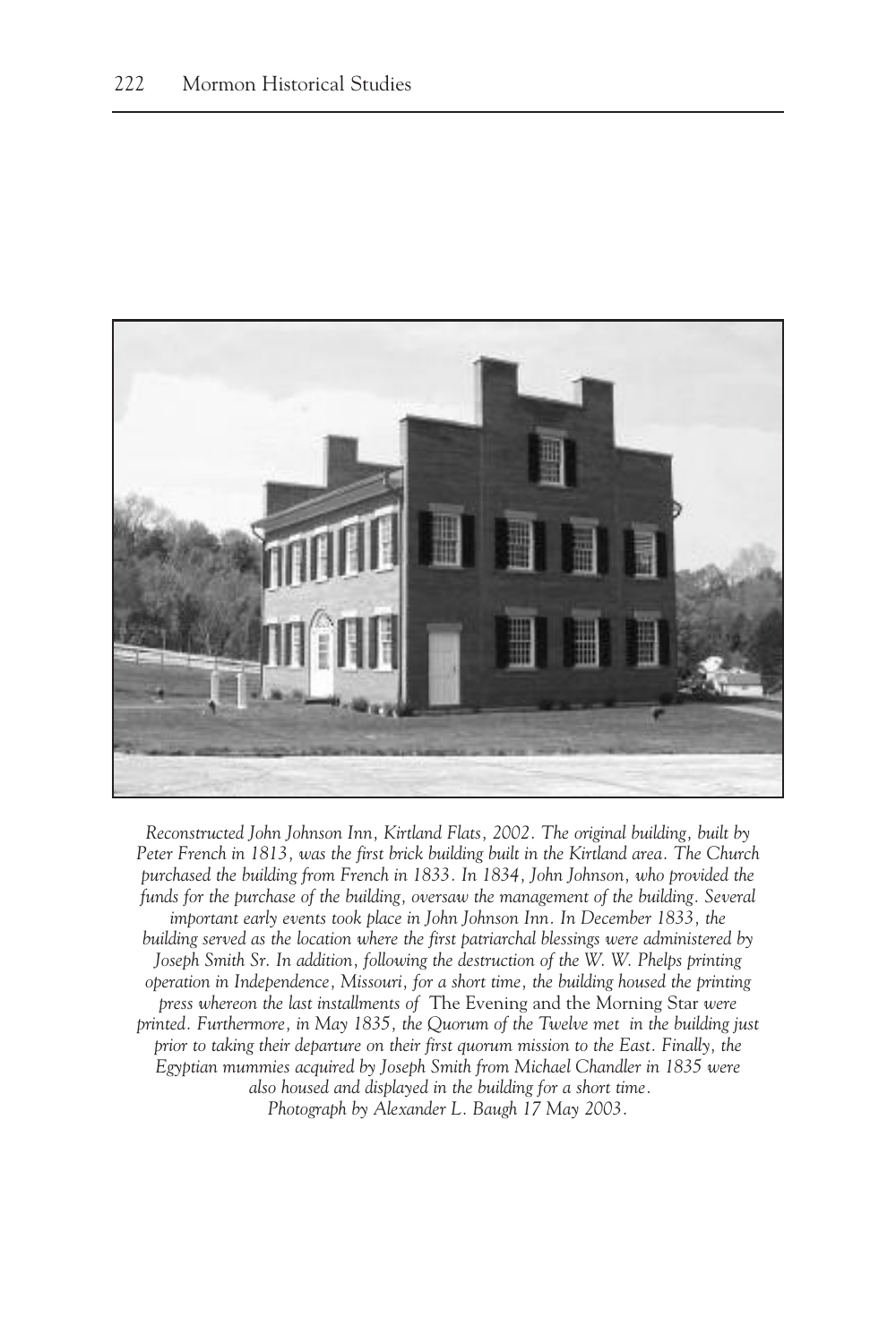## **Historic Kirtland Restoration Completed**

## *Mark Lyman Staker*

The restoration and reconstruction of historic buildings within Kirtland Flats occurred on a tight schedule. After the dedication of Historic Kirtland in May 2003 by President Gordon B. Hinckley, many of the small details that make a site feel complete were still unfinished. Shortly thereafter, near the end of April 2004, the installation of finished appropriate implements into their proper settings and the burial of on-site power lines marked the completion of the Church restoration efforts in Kirtland village.

The Church carried out the restoration or reconstruction of significant buildings in Kirtland, Ohio, with major financial contributions from the Mormon Historic Sites Foundation. Those contributions allowed the project team to accomplish twice as much as they would have otherwise. The reconstructed ashery and sawmill sites in Kirtland Flats have proven particularly popular attractions, drawing school groups from the surrounding community, with the number of visitors at Kirtland continuing to increase dramatically. The ashery is apparently the only such building restored in the United States and not only provides a place to talk about the significance of section 104 in the Doctrine and Covenants but also provides insights into a nineteenth-century chemical plant operation.

The sawmill provides an important site to discuss the construction of the Kirtland Temple and the role of skilled craftsmen in the erection of that building. Water turns the wheel, and visitors can see how the mechanical elements worked together to cut lumber for the temple. A lathe, mentioned in an early document, helps illustrate how the finishing room was used to

MARK LYMAN STAKER is curator at the LDS Museum of Church History and Art in Salt Lake City, Utah. He received his BA and MA from Brigham Young University in 1987 and 1988. He received his PhD in anthropology from the University of Florida in 1992.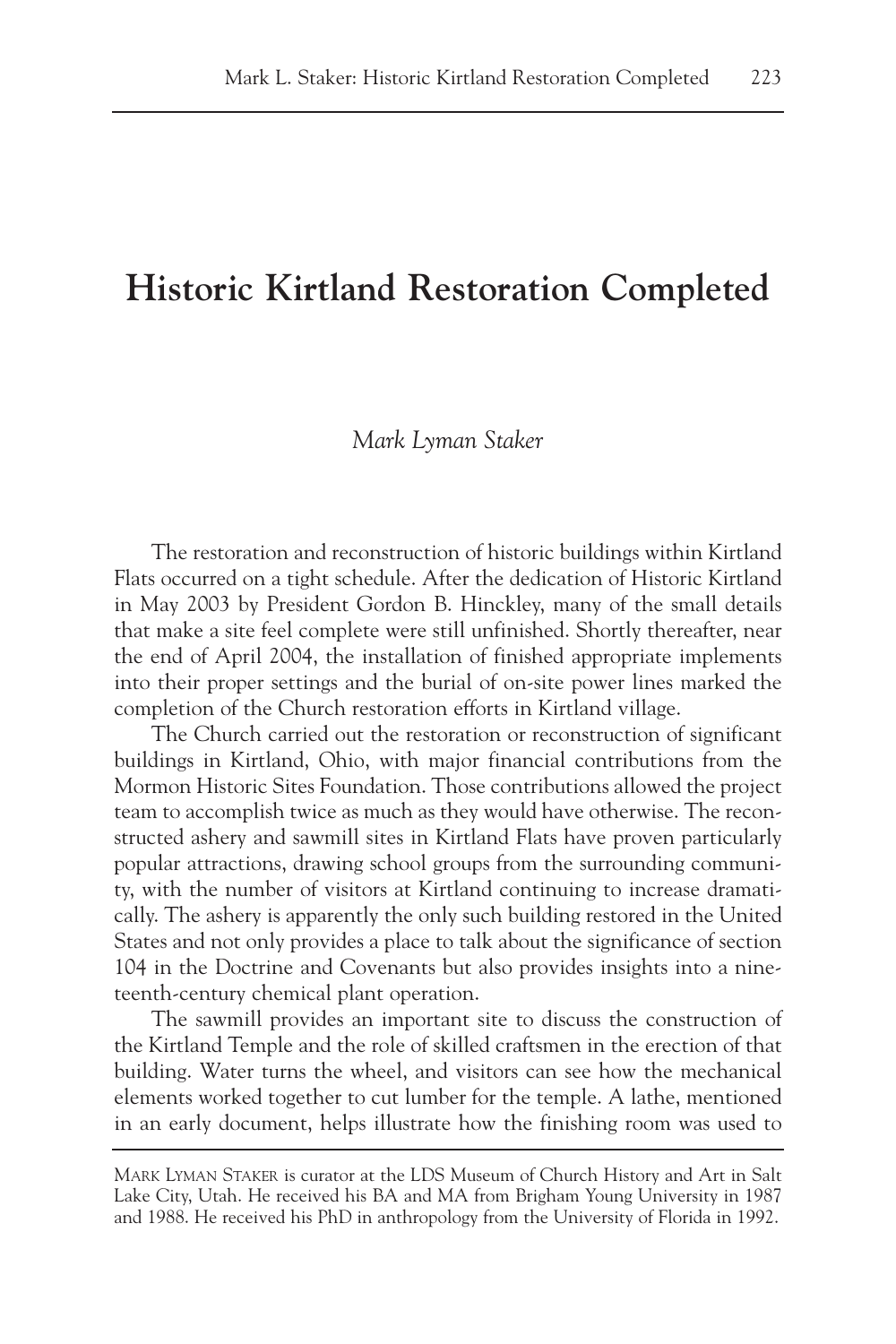complete elements of the temple. The sawmill helped build up the city of Kirtland as well and is an important symbol of much of what the Saints were able to accomplish.

In addition to a water-powered sawmill and an early nineteenth-century ashery, Kirtland boasts a rebuilt schoolhouse on its original 1819 site as well as the restored Newel K. and Ann Whitney home that recreates early Latter-day Saint family life. Early documents describe where Joseph's family stayed in the home and provide insight into his life while at the Whitney home. It was in the Whitney home that the Latter-day Saints held some of their earliest meetings in Kirtland.

In the initial orientation to the site, visitors are able to see what the newspapers have described as a "Hollywood-style film" that gives an entertaining introduction to the sites and helps visitors feel as though they are connected with the past. At the end of their experience, visitors can stop at the Johnson Inn. The exterior of the Johnson Inn provides space for a resource room where visitors can see, among other things, a rare second edition of the Book of Mormon that was printed in Kirtland and where visitors can explore the history of the Church in the area in greater detail.

Not only have various news reporters sung praises for the site and encouraged their readers to visit Kirtland but also the site has attracted the attention of various organizations, including the Ohio Builders Exchange Association that recently recognized Steve Pratt and Larry Montgomery for their exceptional craftsmanship in the furnishings of the sawmill and ashery. As the finishing touches fall into place on the Kirtland restoration efforts, everyone has more compelling reasons than ever to visit its sites and to relish Kirtland's past and its contributions to Latter-day Saint history.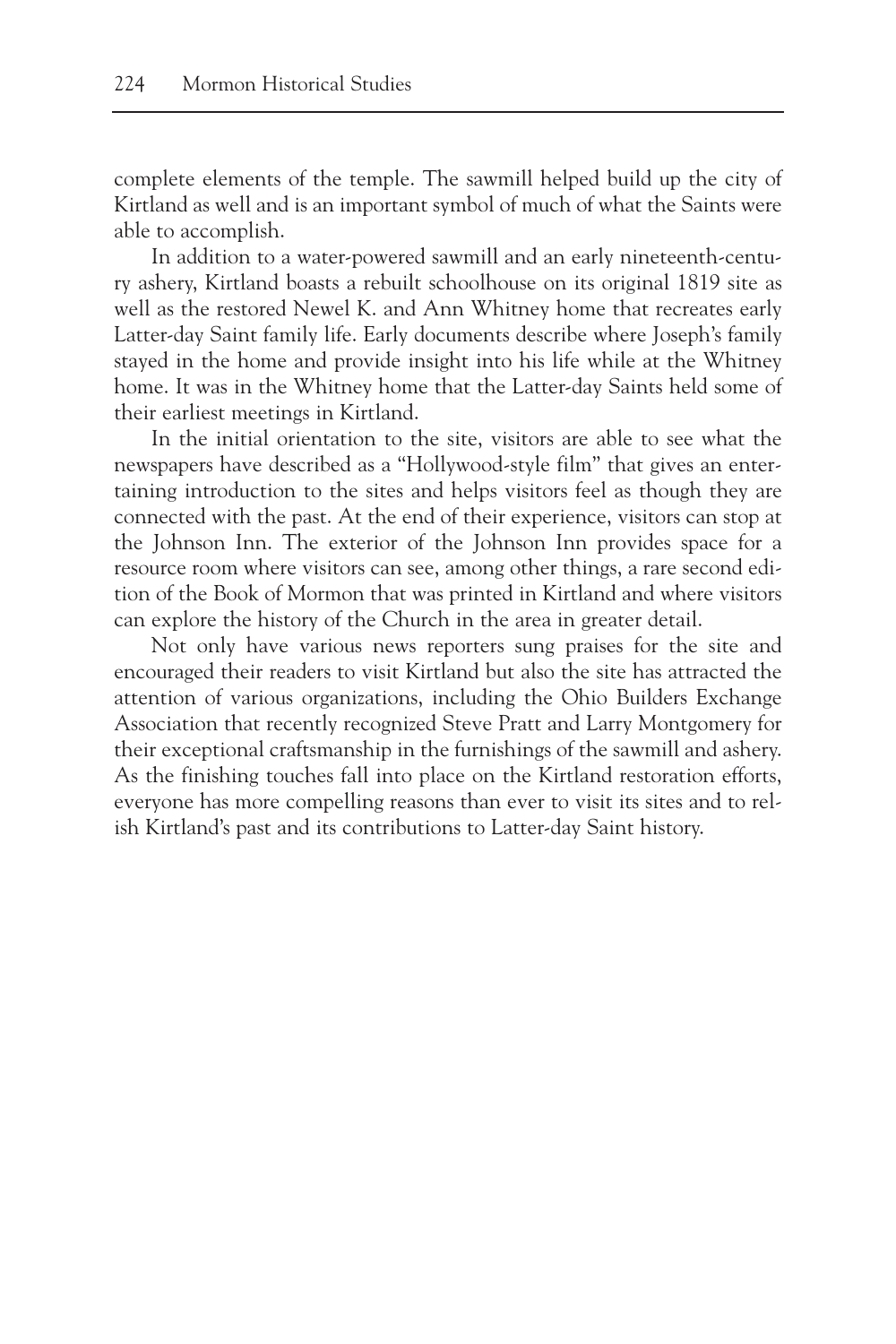

*The restored Newel K. and Elizabeth Ann Whitney home, 23 May 2003. The home was built by the Whitney's around 1824. Photograph by Alexander L. Baugh.*



*Reconstructed schoolhouse in the Kirtland Flats, 17 May 2003. The original schoolhouse was built on this site in 1819. Besides serving as a school, the building also served as a community center and meeting house. Photograph by Alexander L. Baugh.*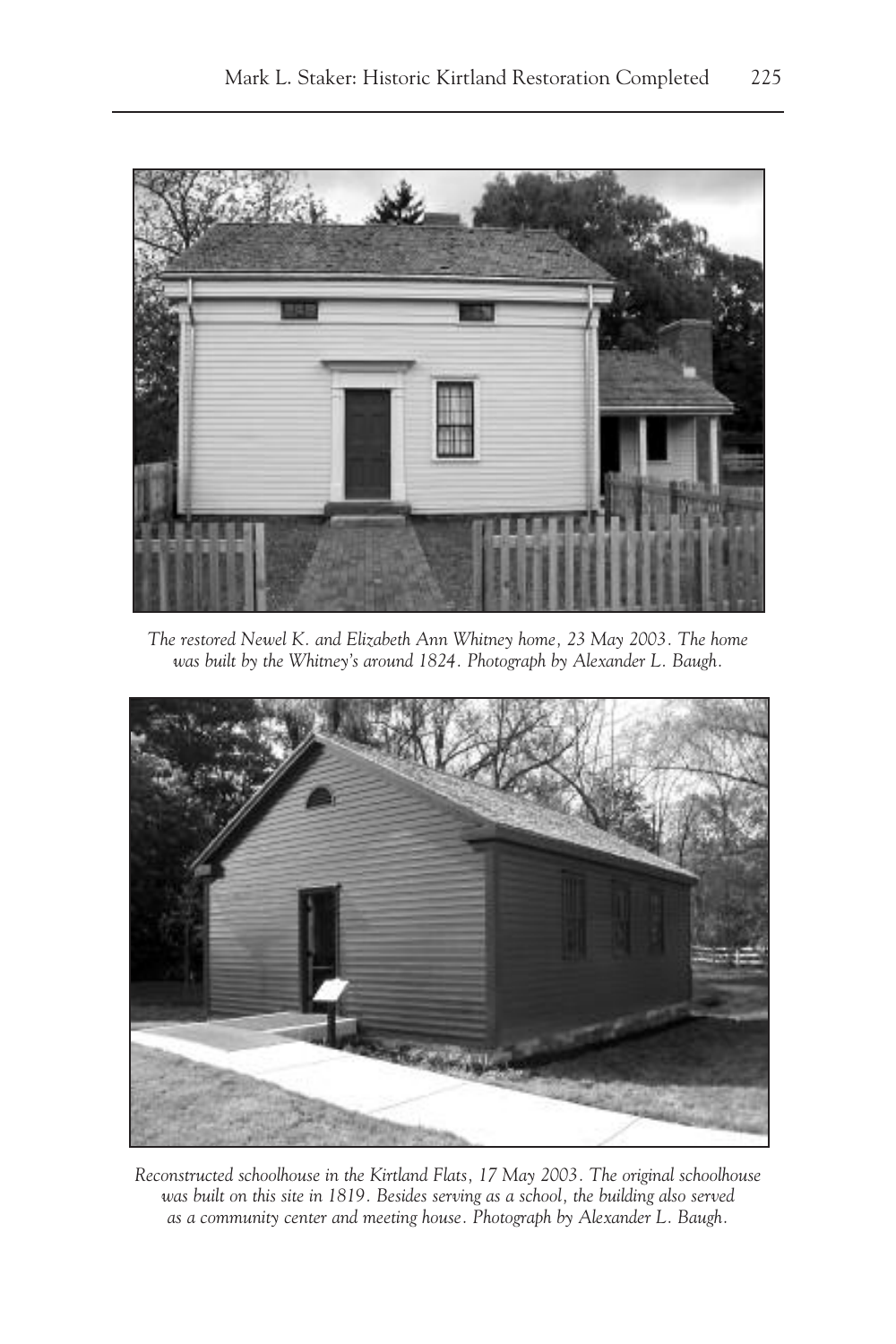

*Reconstructed ashery in Kirtland Flats, 17 May 2003. The reconstructed building is the only one of its kind in the United States. The original ashery was built by Newel K. Whitney in the early 1820s. Photographs by Alexander L. Baugh.*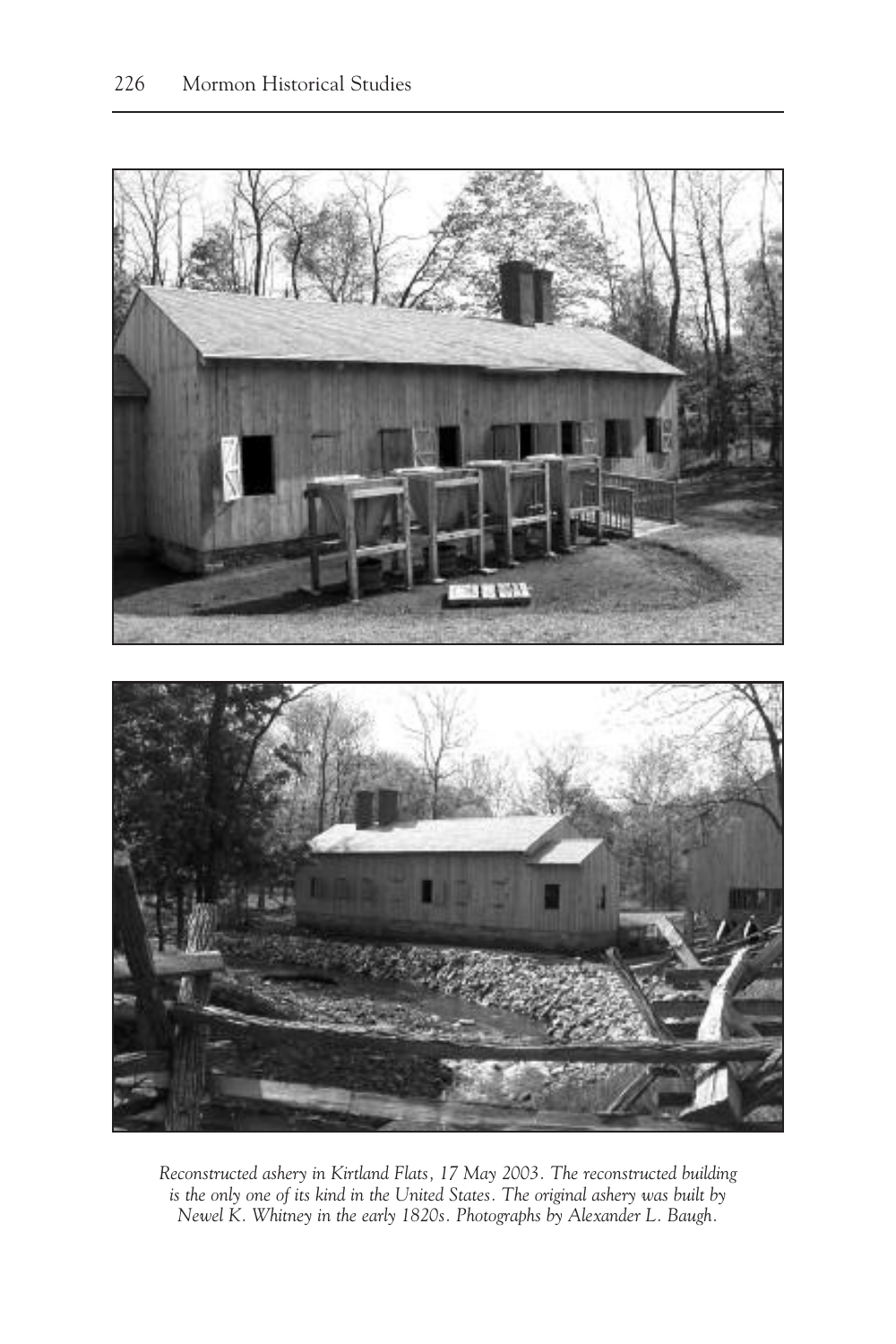

*Interior of the reconstructed ashery, 25 June 2004. Photograph by Alexander L. Baugh.*

*Lathe and finishing room in the reconstructed sawmill located in Kirtland Flats, 17 May 2003. Photograph*   $b\bar{v}$ *Alexander L. Baugh.*